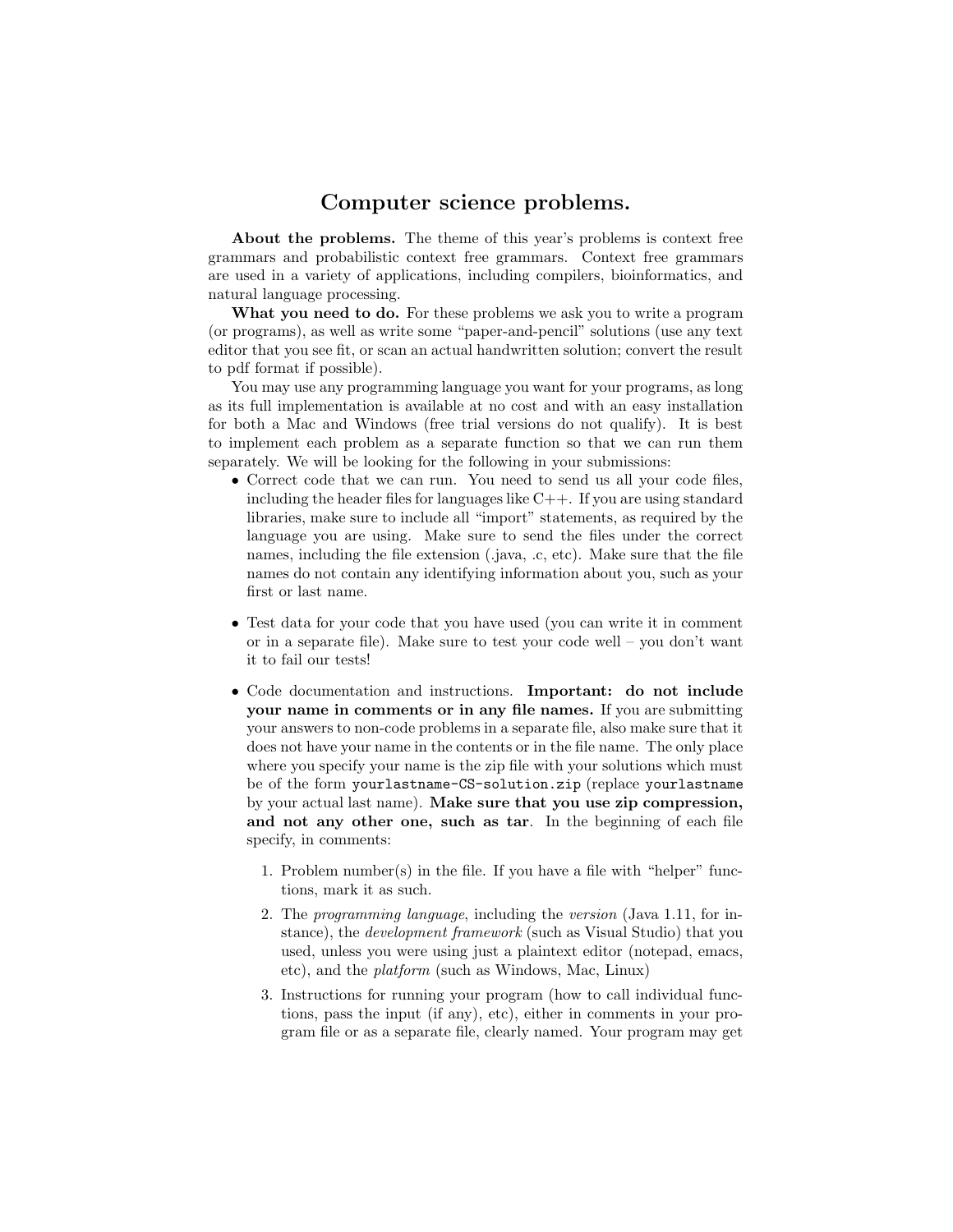input from the user (i.e. it asks to enter some data and then reads it) or you may store the data in specific variables within your program. You need to clearly explain how to input or set the data.

- 4. Some of your code may be commented out if it is not used in the final run of your program. Make sure it is clear what needs to be uncommented to run code for each of the problems.
- 5. All of your test data.
- 6. If you were using sources other than the ones listed here (i.e. textbooks, online resources, etc) for ideas for your solutions, please clearly credit these contributions. This is a courtesy to work of others and a part of ethics code for scholars.
- 7. Make sure that you clearly specify where input files are supposed to be located, provide an example input file and an example of how the file name would be specified in the input. Use relative paths (from the top of the project or from the executable), not absolute paths. All input files must have an extension .in, all output files an extension .out.
- Clear, understandable, and well-organized code. This includes:
	- 1. Clear separation between problems; comments that help find individual problems and explain how to run the corresponding functions.
	- 2. Breaking down code into functions that are clearly named and described (in comments), using meaningful names for variables and function parameters. Your code should be as self-explanatory as possible. While using comments helps, naming a variable average is better that naming it x and writing a comment "x represents the average".
	- 3. Minimization of code repetition. Rather than using a copy-paste approach, use functions for repeated code and reuse these functions.
	- 4. Using well-chosen storage structures (use an array or a list instead of ten variables, for instance) and well-chosen programming constructs (use loops or recursion when you can, rather than repeated code).
	- 5. While we are not asking for the fastest program (it's better to make it more readable), you should avoid unnecessary overhead.

## Background and problems.

We start by briefly defining the key terms. For more details and discussion see [\[3\]](#page-9-0) or [https://en.wikipedia.org/wiki/Context-free\\_grammar](https://en.wikipedia.org/wiki/Context-free_grammar) or any other resources on CFGs.

**Definition 1.** A context-free grammar (CFG) is a set of 4 elements:  $\{V, \Sigma, R, S\}$ , where:

• V is a finite set of variables (called *non-terminals* or *variables*). We use upper-case letters for elements of V .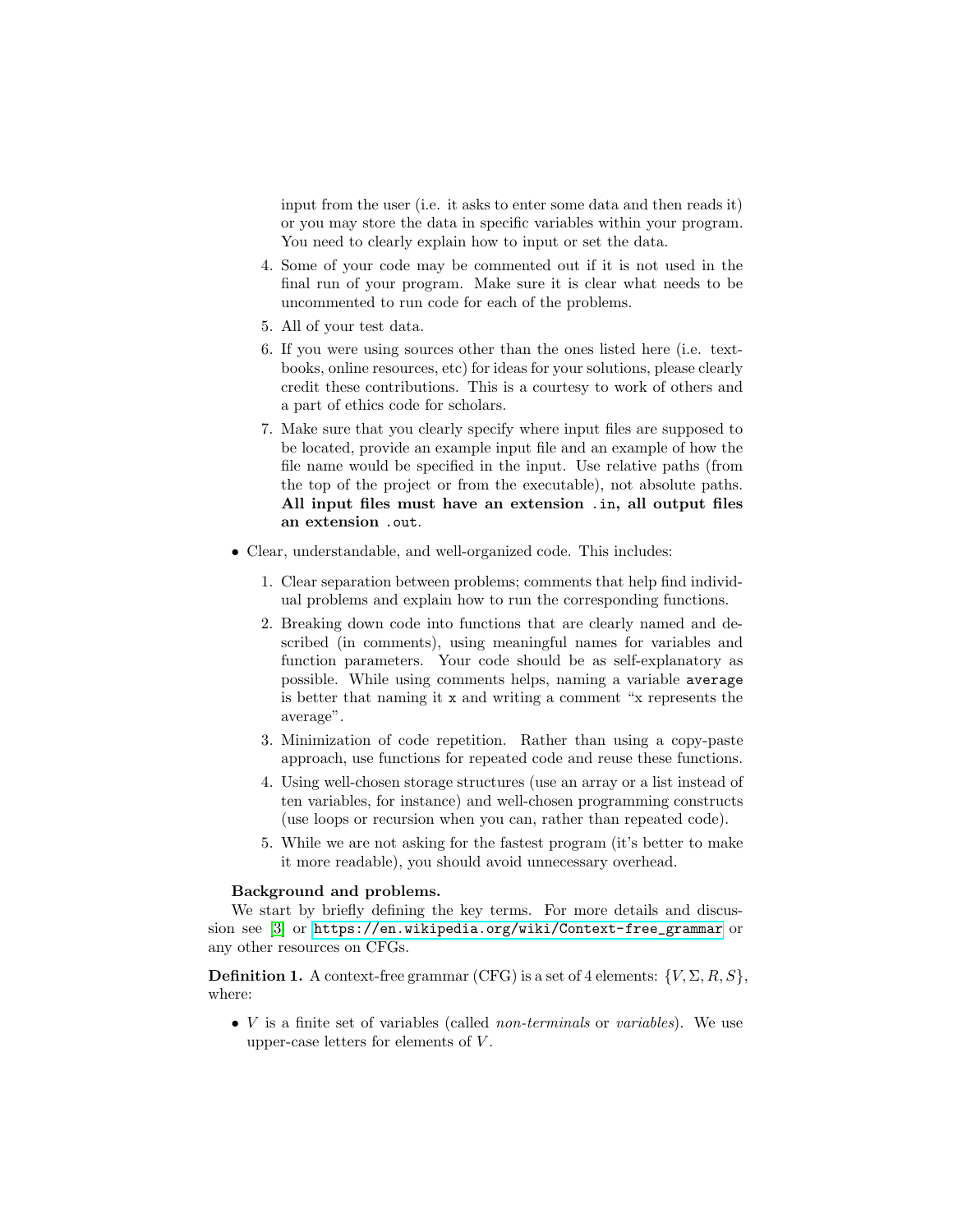- Σ (called *the alphabet*) is a finite set of symbols (called *terminals*). We use lower-case letters for elements of  $\Sigma$ .
- R is a set of *rules* of the form  $V_1 \rightarrow w$  where the left-hand side  $V_1$  is an element of  $V$ , and the right-hand side  $w$  is a finite string of terminals and non-terminals. w may be an empty string, denoted as  $\varepsilon$ .
- S is an element of V called the *start variable* or *start symbol*.

**Definition 2.** A string of terminals w is derived from a grammar  $G = \{V, \Sigma, R, S\}$ if there is a sequence  $w_0 \to w_1 \to w_2 \dots w_n$  such that  $w_0 = S, w_n = w$  and in each step  $w_i \rightarrow w_{i+1}$  is performed by replacing a non-terminal V' in  $w_i$  by a string  $w'$  such that  $V' \to w'$  is a member of R. This sequence is called a *derivation* of w in G. Note that w consists only of terminals, and therefore no further derivation steps can be performed.

A derivation in which in each  $w_i$  the leftmost non-terminal is replaced is called a *leftmost derivation*.

The set of all strings that are derived from a grammar G are called its *language* and is denoted  $L(G)$ . We say that G generates  $L(G)$ .

<span id="page-2-0"></span>**Example 1.** Consider the following grammar:  $V = \{S, A\}, \Sigma = \{a, b\}, R =$  $\{S \to aA, A \to \varepsilon, A \to aA, A \to bA\}$ , and the start variable is S. We will be using a slightly different way of writing grammars in which we don't explicitly specify V or  $\Sigma$  since they may be determined from the rules, we S as the start variable (unless explicitly stated otherwise), and combine rules for the same non-terminal into one string using | as a separator. In this format the same grammar will be written as:

$$
S \to aA
$$
  

$$
A \to \varepsilon \mid aA \mid bA
$$

The string ab is in  $L(G)$  and has a derivation  $S \to aA \to abA \to ab$ . The last step uses the rule  $A \to \varepsilon$ . It is easy to observe that any string of a and b that starts with a is derivable in G, and no other strings are, so  $L(G)$  is the set of all strings over  $a, b$  that start with  $a$ .

Another way of representing a derivation of a string in a grammar is a parse tree. A parse tree for string  $w \in L(G)$  is a tree that's rooted in S and represents a rule-based substitution  $V' \rightarrow w'$  by positioning symbols of w' in order as children of  $V'$ . The derived string is all the terminals at the leaves of the tree in left-to-right order.

Example 2. The parse tree for the derivation in Example [1](#page-2-0) is as follows:

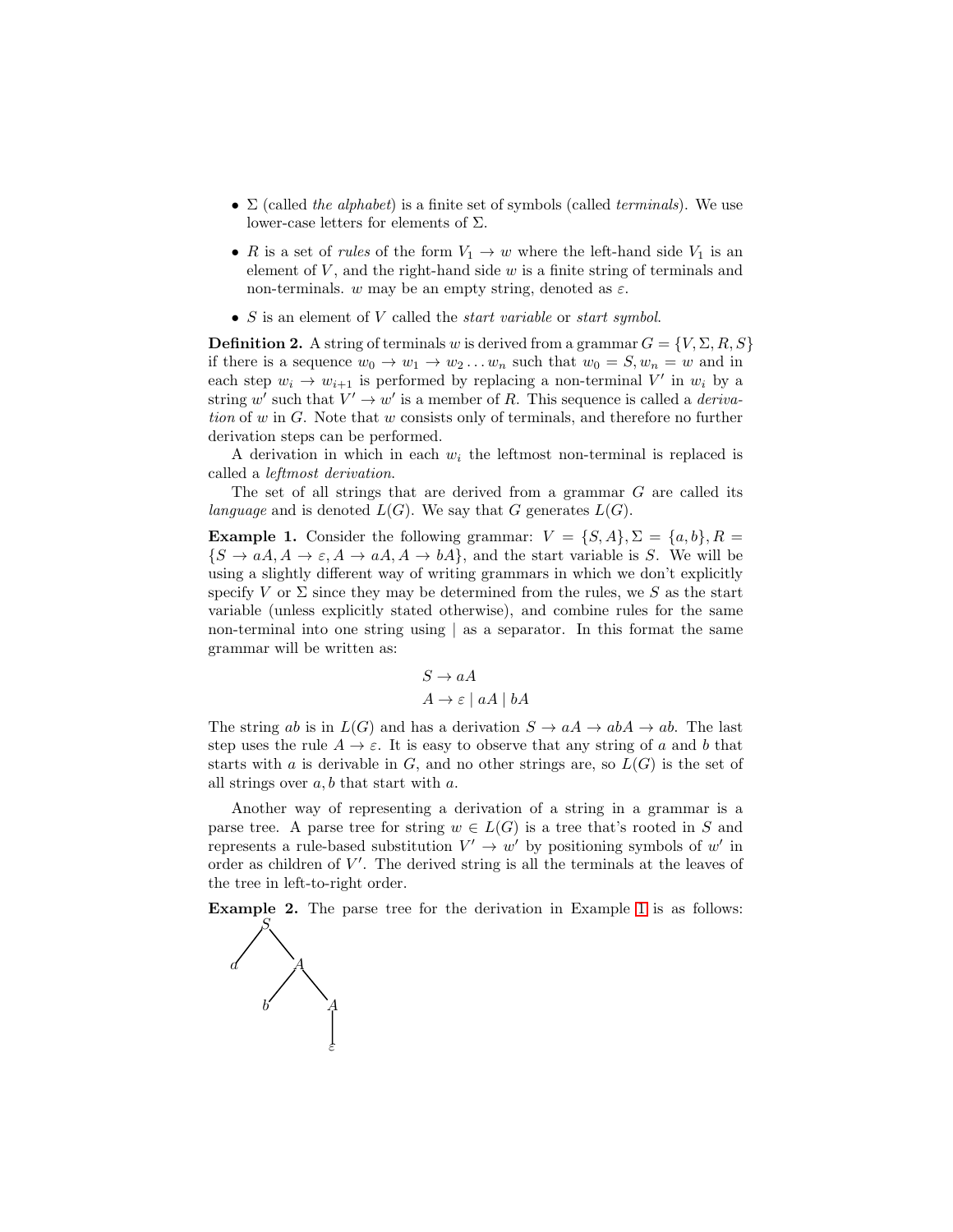Problem 1. Consider the following CFG:

$$
S \to \varepsilon \mid aS \mid A
$$

$$
A \to \varepsilon \mid aAb
$$

Question 1. Construct derivations and draw parse trees for the following strings:  $\varepsilon$ ,  $a$ ,  $aab$ ,  $aab$ .

Question 2. What is the language of this CFG?

Note that there may be multiple derivations corresponding to the same parse tree. For instance, consider the grammar  $G_1$ :

$$
S \to AB
$$
  

$$
A \to \varepsilon \mid aA
$$
  

$$
B \to \varepsilon \mid bB
$$

The following two derivations both derive ab:

- $S \to AB \to aAB \to aB \to abB \to ab$
- $S \to AB \to AbB \to Ab \to aAb \to ab$

However, there is only one leftmost derivation for ab and only one parse tree. In general, each parse tree corresponds to only one leftmost derivation, and each leftmost derivation corresponds to a unique parse tree.

**Problem 2. Question 1.** Are there other derivations for ab in  $G_1$ ? If yes, show one, otherwise explain why there are no other ones.

- **Question 2.** What is the leftmost derivation for ab in  $G_1$ ?
- **Question 3.** Draw a parse tree for  $ab$  in  $G_1$ .

**Question 4.** What is the language of  $G_1$ 

**Definition 3.** Given a CFG G, if at least one string  $w \in L(G)$  has two different parse trees (or equivalently, two different leftmost derivations) then G is called an *ambiguous* grammar.

<span id="page-3-0"></span>Example 3. Consider the following grammar:

$$
S \to aA
$$
  

$$
A \to \varepsilon \mid aA \mid bA \mid Aa \mid Ab
$$

Problem 3. The problem refers to the grammar defined in Example [3](#page-3-0)

- Find a string derived in  $G$  that has at least two different leftmost derivations. Show either the derivations or the parse trees.
- Explain why this grammar defines the same language as the one given in Example [1.](#page-2-0)
- Explain why the grammar in Example [1](#page-2-0) is not ambiguous.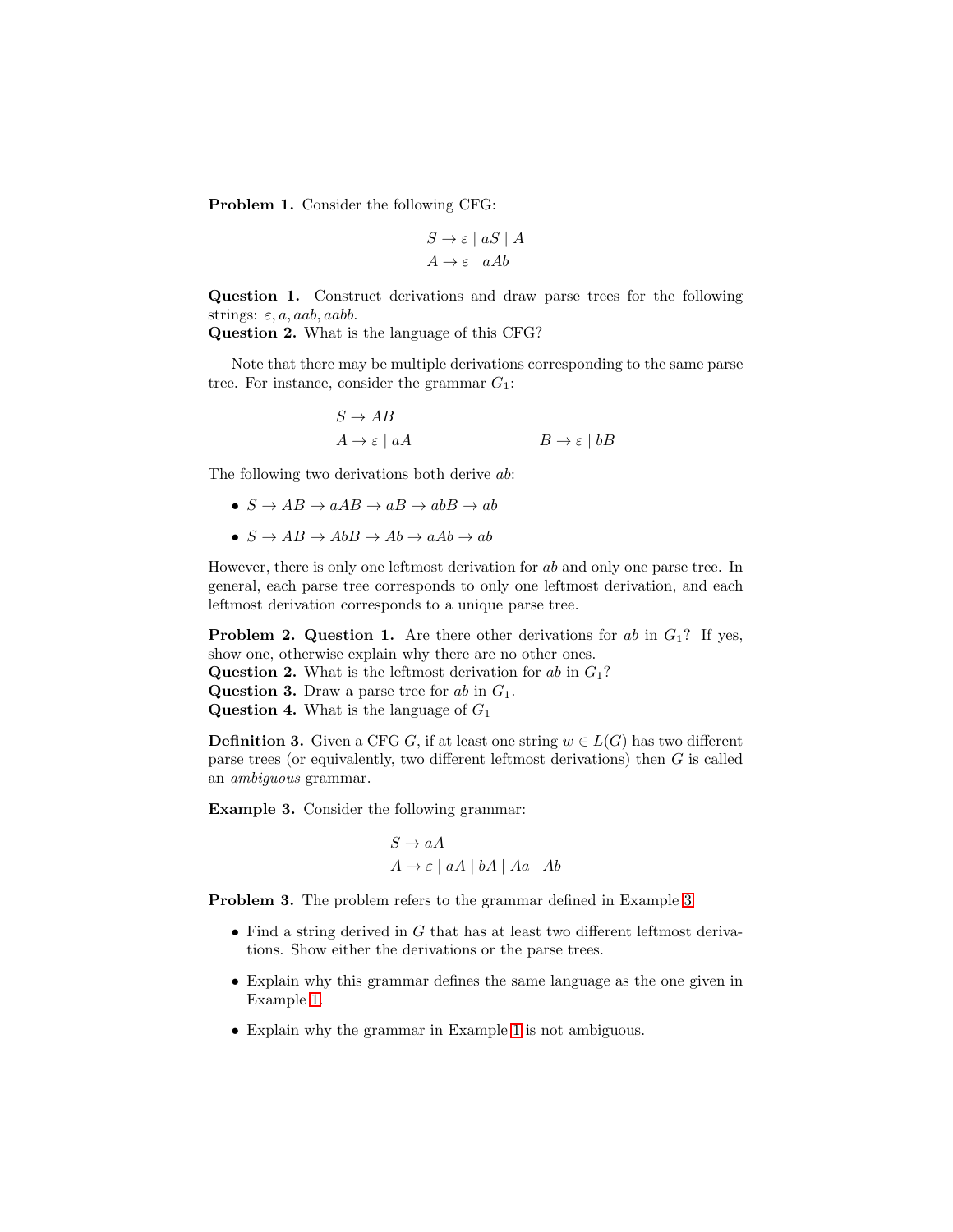The CFG in Example [3](#page-3-0) is ambiguous, but it has an equivalent (i.e. defining the exact same language) unambiguous CFG. However, some ambiguous CFGs don't have an equivalent unambiguous CFG. These grammars are called *inherently ambiguous.*

One common application of CFGs is parsing expressions in a programming language. In this case we would like to eliminate ambiguity. For instance, an expression  $2 + 3 \times 4 - 5$  should be parsed as if it has the set of parentheses  $(2 + (3 \times 4)) - 5$ , otherwise the result would be not what we would expect. [\[3\]](#page-9-0), as well as a large number of compilers textbooks, discuss setting correct *precedence* of operations (which operator must be executed first in the absence of parentheses) and *associativity* (if there is an ambiguity between two operators of the same precedence, should the expression be evaluated from left to right or from right to left). This online resource <http://www.cs.ecu.edu/karl/5220/spr16/Notes/CFG/precedence.html> has a concise informative overview of the problem and the solutions. More information is available in books on compiler design, e.g. [\[1\]](#page-8-0).

Problem 4. Design an unambiguous CFG for a language that consists only of variable names, operators  $+$ ,  $-$ ,  $=$  (assignment statement, as in C or Java), and parentheses. The CFG should be unambiguous with the following ways of determining order of operations:

- 1. + and have the same precedence, and = has a lower precedence than + and  $\overline{\phantom{a}}$ . For instance, in  $a = b + c$  the subexpression  $b + c$  is evaluated first, and its result is assigned to a. Note that although the expression  $a+b = c$  doesn't make sense in most programming languages, for simplicity we consider it to be a valid expression and parse it as if parentheses were placed as  $(a + b) = c$ .
- 2. + and are left-associative, so  $a + b c$  is evaluated left to right, as in  $(a + b) - c$ , and  $a - b - c$  is evaluated as  $(a - b) - c$ .
- 3. = is right-associative, so  $a = b = c$  is evaluated as  $a = (b = c)$  (in many programming languages the value, or the "result", of an assignment statement is the assigned value, so the expression  $a = b = c$  assigns the value of  $c$  to both  $a$  and  $b$ ).
- 4. Parentheses may surround any valid subexpression. They overwrite the default order of operations and can be nested arbitrarily. For instance, the following is a valid expression:  $a = (b + (c = d))$ . In this case d is assigned to c, then the sum of b and the result of the assignment is assigned to a. Note that the outer set of parentheses is not needed, but that's not an error. Surrounding a single variable or an expression in parentheses by a set of parentheses is allowed.

Use a non-terminal V to denote a variable, i.e.  $V \rightarrow a \mid b \mid c \ldots +$ ,  $\neg$ , = and both parentheses are terminals, i.e. a part of  $\Sigma$ . Write your CFG as a set of rules. Show parse trees or leftmost derivations for all expressions in this problem and at least 2 more that show different cases.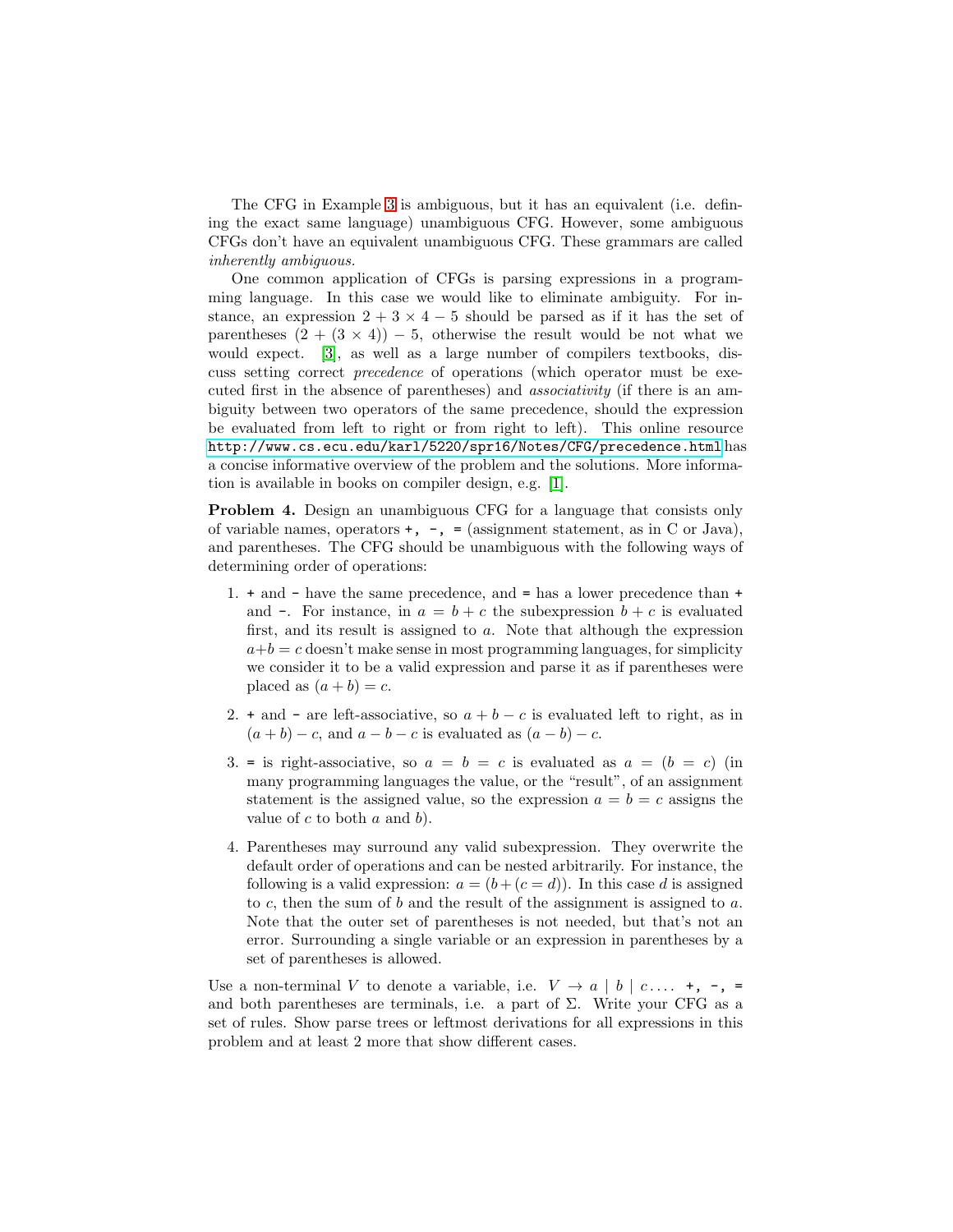Definition 4 (Chomsky normal form). A CFG is said to be in *Chomsky normal form (CNF)* if all the rules in it have one of the following forms:

- $V_1 \rightarrow a_1$ , where  $V_1 \in V, a_1 \in \Sigma$ .
- $V_1 \to V_2V_3$ , where  $V_1, V_2, V_3 \in V$ ,  $V_2 \neq S$ ,  $V_3 \neq S$ .
- $\bullet$   $S \rightarrow \varepsilon$ .

The advantage of Chomsky normal form is that it provides an upper bound on the length of derivation of a string: if  $w$  is a string of terminals of the length  $n > 0$  then the length of a derivation for w in G is  $2n - 1$ . This allows a naive way of checking whether w is in  $L(G)$ : run all derivations of  $2n-1$  steps and check if w is one of the resulting strings (see  $|3|$  or online resources for details).

**Problem 5. Question 1.** Given a grammar  $G$  in CNF, how do you determine whether  $\varepsilon$  is in  $L(G)$ ?

**Question 2.** Prove the above claim: if  $w$  is a string of terminals of the length  $n > 0$  then the length of a derivation for w in G is  $2n - 1$ .

**Question 3.** What is the running time of the naive way of checking if  $w$  of length n is in  $L(G)$  in the worst case (clearly state what situation would be the worst case), assuming that each derivation step takes a constant time? Give the result as a function of n, justify your answer. Ignore constants and lower terms.

The *Cocke, Younger and Kasami* (usually abbreviated as *CYK*, sometimes as CKY) *algorithm* is a bottom-up algorithm that builds all parse trees (equivalently, all leftmost derivations) for a string in  $O(n^3)$  time. The grammar is given in CNF. The first pass of the algorithm is to determine non-terminals that produce each of the terminals of a string, the next one is to determine which non-terminals produce pairs of neighboring non-termimals produced by the first pass, etc. At the end the algorithm determines whether the result is derived from  $S$  (the start variable) or not. For more details see [\[3\]](#page-9-0) or [https://en.wikipedia.org/wiki/CYK\\_algorithm](https://en.wikipedia.org/wiki/CYK_algorithm).

<span id="page-5-0"></span>Problem 6. Write a program that reads a file name (see above instructions for how to specify a file name) and a string. The file name gives a CFG G in the following format:

S:aA A:\$ A:aA A:bA

This is the CFG from Example [1.](#page-2-0) Each rule is on its own line, the left hand side followed by :, followed by the right hand side of the rule. All non-terminals are capital letters, all terminals are lower-case. The  $\frac{1}{2}$  denotes  $\varepsilon$ . Your program will output Yes if the string is in  $L(G)$  and No if it's not. Input \$ denotes the empty string. Rules may be given in any order; the start variable is always S.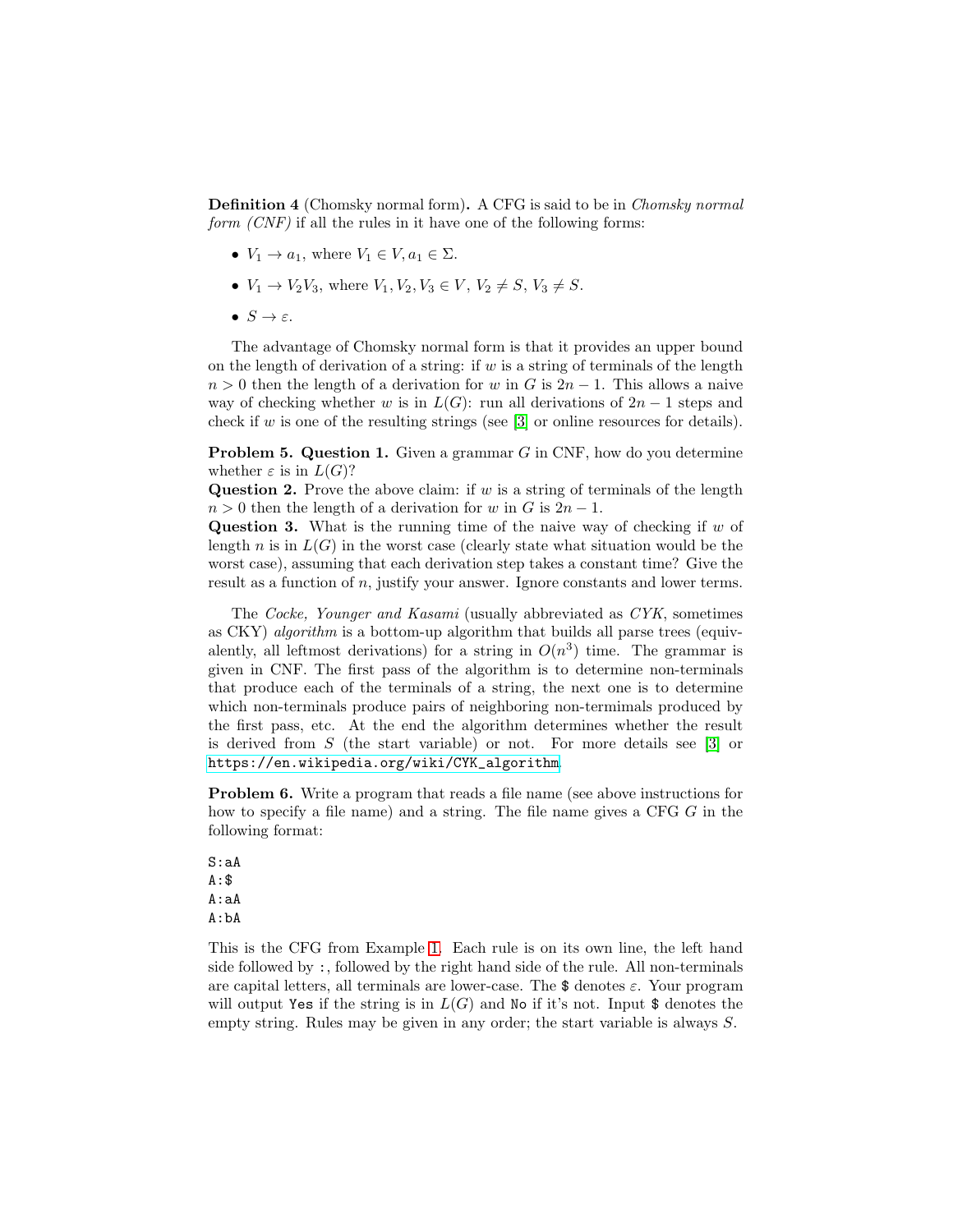You may use a naive method described above (trying all derivation of length  $2n-1$ , but it's preferable to use CYK algorithm. Even though its implementation may be available in a library, you need to develop your own. Note that the grammar might not be in CNF, so you need to convert it first. The conversion algorithm is described in [\[3\]](#page-9-0).

<span id="page-6-0"></span>**Definition 5.** Given an alphabet  $\Sigma$  (assumes to have its own order which we referred to as alphabetical) and a set  $L \subseteq \Sigma$ , *short-lex* (sometimes mistakenly called *lexicographic*) order is an order in which a string  $w_1$  is before a string  $w_2$ if the length of  $w_1$  is less than the length of  $w_2$  or  $w_1$  and  $w_2$  have the same length and the first different symbol in the the two strings is alphabetically smaller in  $w_1$  than in  $w_2$ . For instance, if the alphabet is  $\{a, b, c\}$  (with the usual alphabetical ordering) then ab is before aaa (because it's shorter), and aab is before aba because at the position of their first difference (the second symbol) *aab* has a, whereas aba has b which is later in the alphabet. An empty string  $\varepsilon$  is the first string in any set in which it appears.

<span id="page-6-2"></span>Problem 7. Write a program that reads an input file name, an output file name, and a positive integer  $n$ . The input file contains the description of a CFG, as in Problem [6.](#page-5-0) The program outputs the first n strings in  $L(G)$  in short-lex order (see Definition [5\)](#page-6-0) into the output file, 10 per line (the last line may have fewer than 10; make sure to add the end-of-line marker at the end of the last line and close the file). You may assume that  $n \leq 1000$ .

Definition 6. A *probabilistic context free grammar (PCFG)* is a CFG with a probability  $p(0 \leq p \leq 1)$  assigned to every rule in R. For any non-terminal  $V_1 \in V$  the sum of all rules in R for which  $V_1$  is the left-hand side equals 1.

Probabilities attached to rules indicates how likely the rule would be chosen when generating strings. Thus, PCFGs generate distributions of parse trees and of strings of terminals. Note that since the same string may have multiple parse trees (because the underlying CFG may be ambiguous), a parse tree may have a different probability among all trees than the string it generates has among all strings.

Certain conditions need to be satisfied to make sure that most probably derivations are likely to terminate. We assume that only such grammars are considered in all problems and questions.

One of the most common applications of PCFGs is to describe natural languages where interpretation of a sentence may depend on its structure. For instance, assigning likely the most meaning to a grammatically ambiguous sentence *Time flies like an arrow* depends on what the most likely parsing of it is.

If you are curious about the details and connections to other statistical models, see a foundational work on PCFG [\[2\]](#page-8-1).

<span id="page-6-1"></span>Example 4. Consider the following PCFG, where each rule is followed by its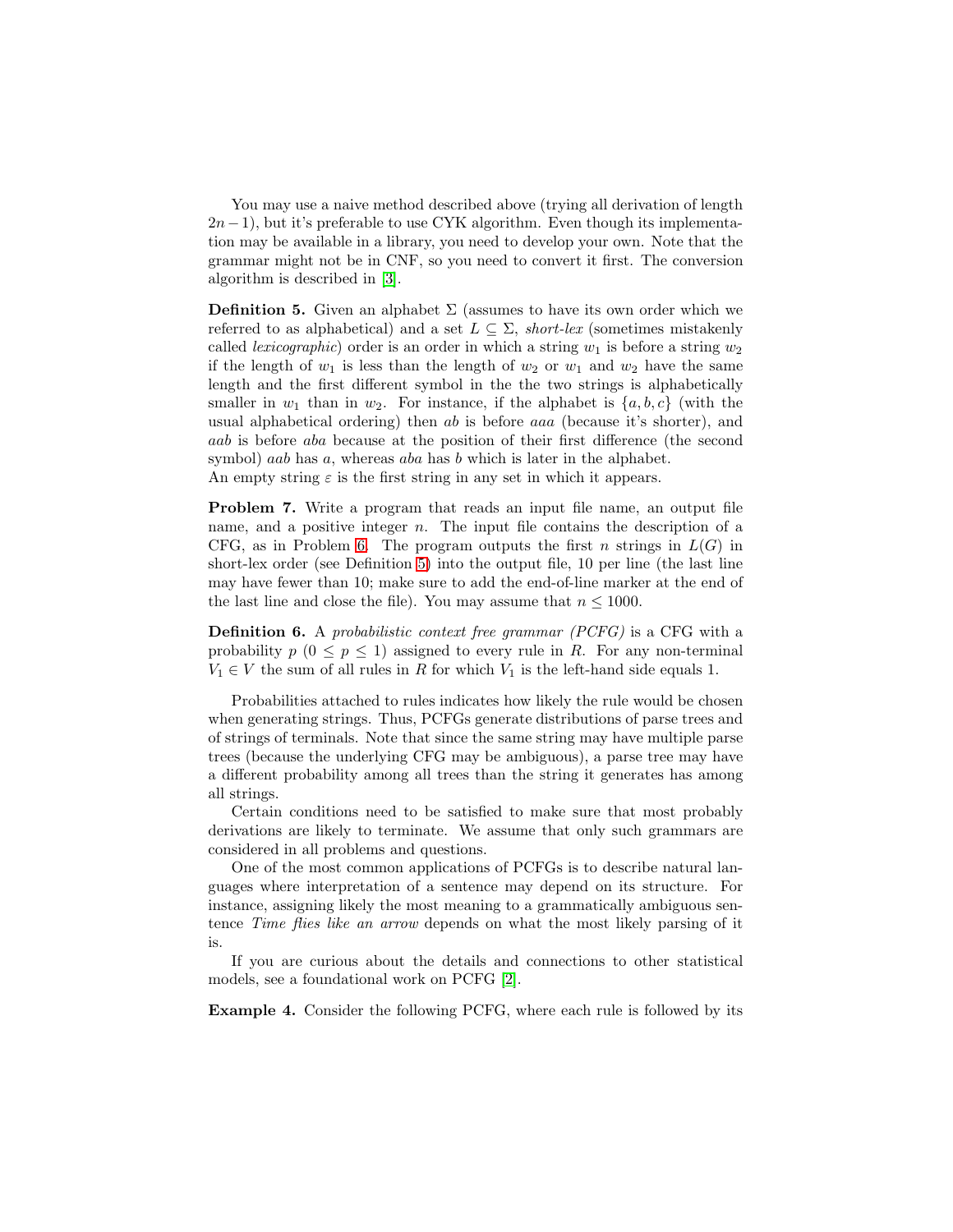probability:

$$
S \to A \; 0.3 \mid B \; 0.7
$$
  

$$
A \to aA \; 0.3 \mid bA \; 03 \mid a \; 04
$$
  

$$
B \to aB \; 0.3 \mid bB \; 03 \mid b \; 04
$$

This language contains all strings over the alphabet  $\{a, b\}$  except  $\varepsilon$ . However, strings that end with  $a$  appear 30% of the time, and those that end with  $b$ appear 70% of the time. Note that in this PCFG each string has a unique parse tree.

Problem 8. Given the PCFG in Example [4,](#page-6-1) what is the probability of a parse tree of the string a? Of the string aa? Of the string abb? Show your computations.

**Problem 9.** Develop a PCFG for a language of all strings over  $\{a, b\}$  in which groups of repetition of the same symbol in a row even number of times (2 and larger) appear 30% of the time groups of odd number of repetitions of the same symbol. Within each group the probability of a sequence of length  $n$  is twice higher than of all lengths higher than  $n$  combined. The probability of a string with  $n$  groups of repetition is also twice higher than of all of the strings with the larger number of groups combined. The empty string doesn't appear in the language.

<span id="page-7-0"></span>Problem 10. Write a program that reads an input file name, an output file name, and a number  $n$ . The file contains description of a PCFG in the following format:

S:A 0.3 S:B 0.7 A:aA 0.3 A:bA 0.3 B:aB 0.3 B:bB 0.3 A:a 0.4 B:b 0.4

Rules are one per line in the same format as in Problem [6,](#page-5-0) but additionally each rule is followed by its probability. You may assume that probabilities are valid, i.e. add up to 1 for each non-terminal.

The program generates  $n$  strings in the language (with possible repetitions), strings are listed in any order. Strings are printed to the output file 10 per line, as in Problem [7.](#page-6-2)

The CYK algorithm directly generalizes to PCFGs: in addition to all possible parse trees it also computes the probabilities of each subtree rooted in each encountered non-terminal and eventually of the entire parse trees. An example is given here <https://courses.cs.washington.edu/courses/cse590a/09wi/pcfg.pdf>. Note that the grammar must be in CNF. If it is given in a different from, probabilities of rules must be recomputed when converting into CNF.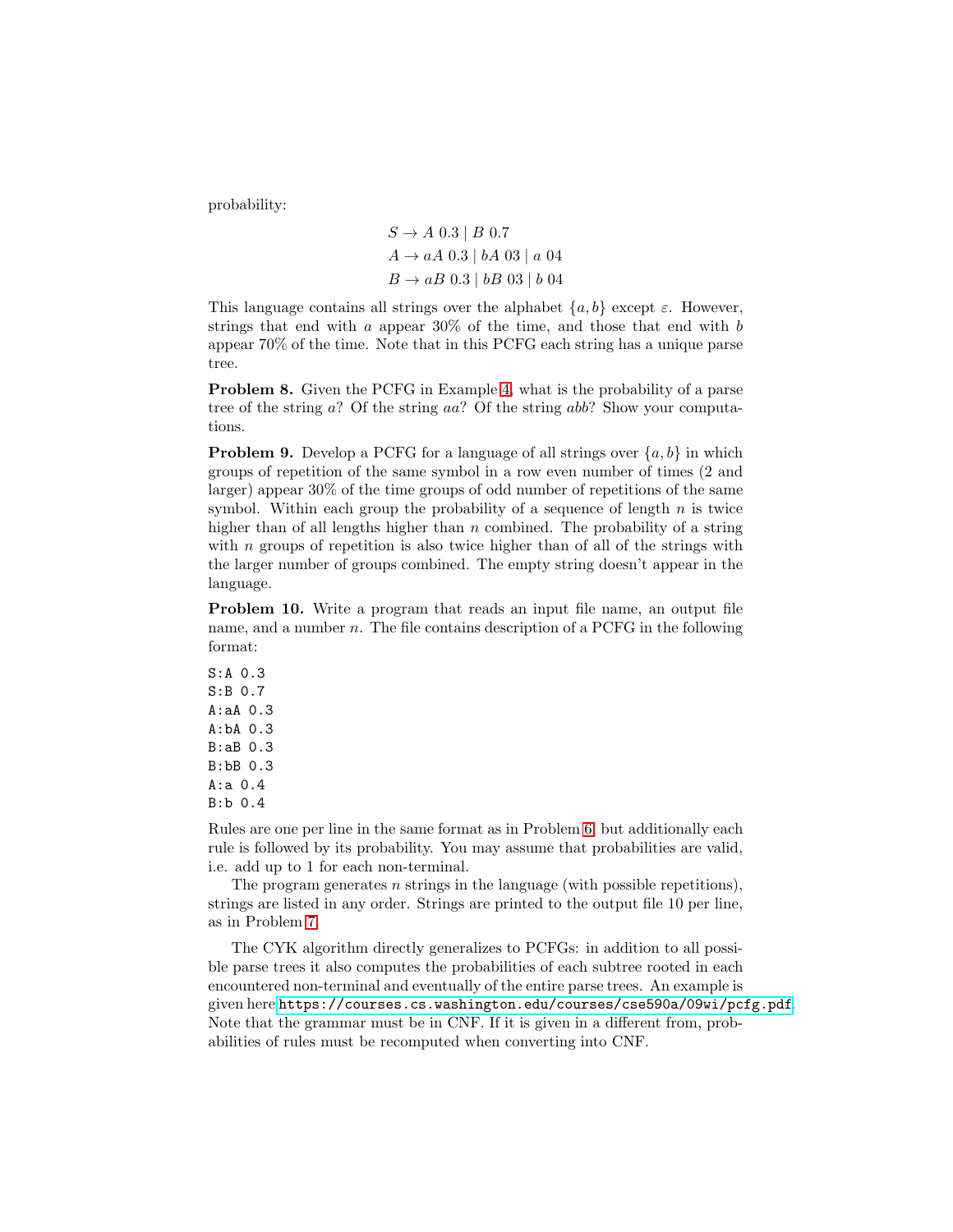Problem 11. Write a program that reads an input file name and a string. The file contains PCFG rules, as in Problem [10.](#page-7-0) The grammar is given in Chomsky normal form. The program outputs all possible parse trees (in any format) or leftmost derivations for the given string, with their probabilities, starting with the most probably one. If the string is not in the language, it outputs "Not in the language".

Try your program on the following grammar and the strings *aab, abab, abb.*

S:AB 1.0 A:a 0.6 A:AA 0.2 A:AB 0.2 B:b 0.5 B:AB 0.5

Problem 12. This problem is the opposite of the previous one: you are given a thousand strings generated by a PCFG. However, the PCFG is given without the probabilities. Based on the distribution of strings, approximate the probabilities. The grammar is:

S:NM S:MN A:a B:b N:AP N:BR P:NA R:NB N:a N:b M:AM M:BM M:a M:b

The output is given here: <problem12.out>.

You may use any methods you'd like. However, more general methods will earn higher points. You may assume that any grammar given to you is in CNF.

## <span id="page-8-0"></span>References

- [1] Alfred V. Aho, Monica S. Lam, Ravi Sethi, and Jeffrey D. Ullman. *Compilers: Principles, Techniques, and Tools (2Nd Edition)*. Addison-Wesley Longman Publishing Co., Inc., Boston, MA, USA, 2006.
- <span id="page-8-1"></span>[2] Zhiyi Chi. Statistical properties of probabilistic context-free grammars. *Comput. Linguist.*, 25(1):131–160, March 1999.